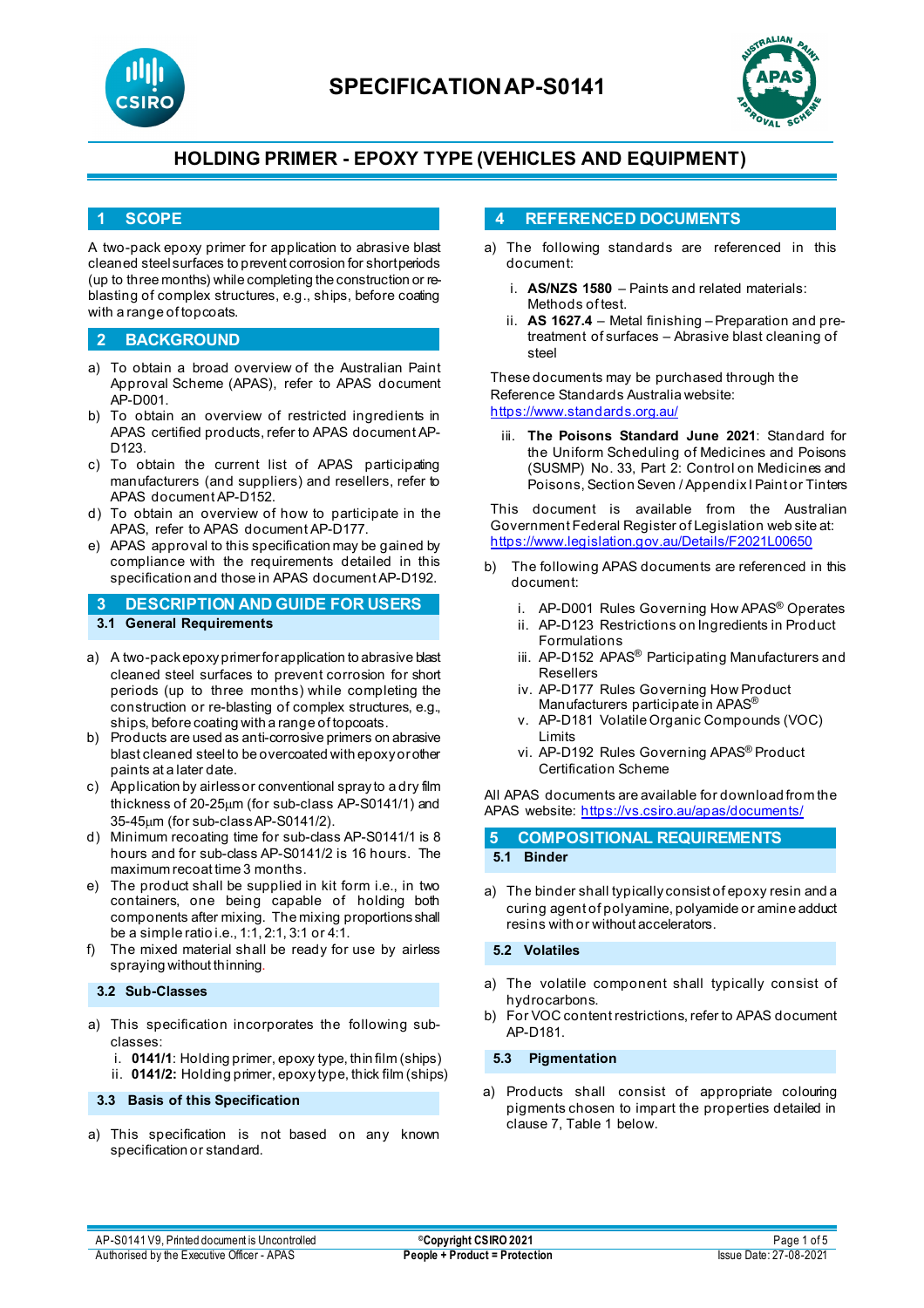



### **6 PRODUCT APPROVAL REQUIREMENTS**

### **6.1 General Requirements**

a) The product and its application for approval shall comply with the relevant requirements of APAS document AP-D192 during the life of the approval.

#### **6.2 Technical Requirements**

- a) The product shall comply with **all** the requirements of clause 7, Table 1 below.
- b) Test panels shall be mild steel or tinplate in accordance with AS/NZS 1580.104.1.
- c) The mild steel test panels shall be prepared by blast cleaning in accordance with AS 1627 Part 4, class 3.
- d) The tinplate panels shall be prepared in accordance with AS/NZS 1580.105.2.
- e) The dry film thickness per coat shall be 20-25µm (for sub-class AP-S0141/1) and 35-45µm (for sub-class AP-S0141/2).
- f) All panels shall be prepared according to the schedule in clause 9, Table 2.
- g) The manufacturers own quality control schedule of tests and limits shall be allowed subject to the approval of the Executive Officer (EO), APAS.
- h) On request, the EO may request the results of the tests for a batch and compare these with previous batches.
- i) Density and non-volatile content by weight (NVCW) figures for each production batch of the approved product shall be within ±3% of the actual (not theoretical) figures quoted in the original product approval submission (APAS document AP-D139).
- j) Subject to compliance with all the requirements of this specification, the level of Approval appropriate to the application shall be given to the system.

#### **6.3 Health and Safety Requirements**

- a) Shall not be a Schedule 1, Schedule 2 or Schedule 3 paint (SUSMP).
- b) The manufacturer's Safety Data Sheet (SDS) must be studied closely prior to using the product and complied with during use of the product.
- c) Since the products covered by this specification contain hydrocarbon and chemical solvents, the paint is flammable and should be stored away from all sources of heat or ignition.
- d) Containers should be resealed immediately after use and good ventilation provided during use to minimise the risk of fire or explosion and the long-term toxic effects of absorption of the vapour into the lungs.
- e) Since the solvent vapours are heavier than air, bottom ventilation should be provided to the work area or solvent extraction should be affected from the floor area.
- f) Care should be taken to avoid contact with the skin by the use of protective clothing and barrier cream. All pumping equipment should be adequately earthed. A full-face air fed respirator should be used when spraying.
- g) Products intended for sale in Australia shall comply with all the requirements of the SUSMP. Products intended for sale in other countries shall comply with all local WHS and environmental requirements.
- h) The product shall comply with all requirements of clause 6.3 and 6.4 of APAS document AP-D192.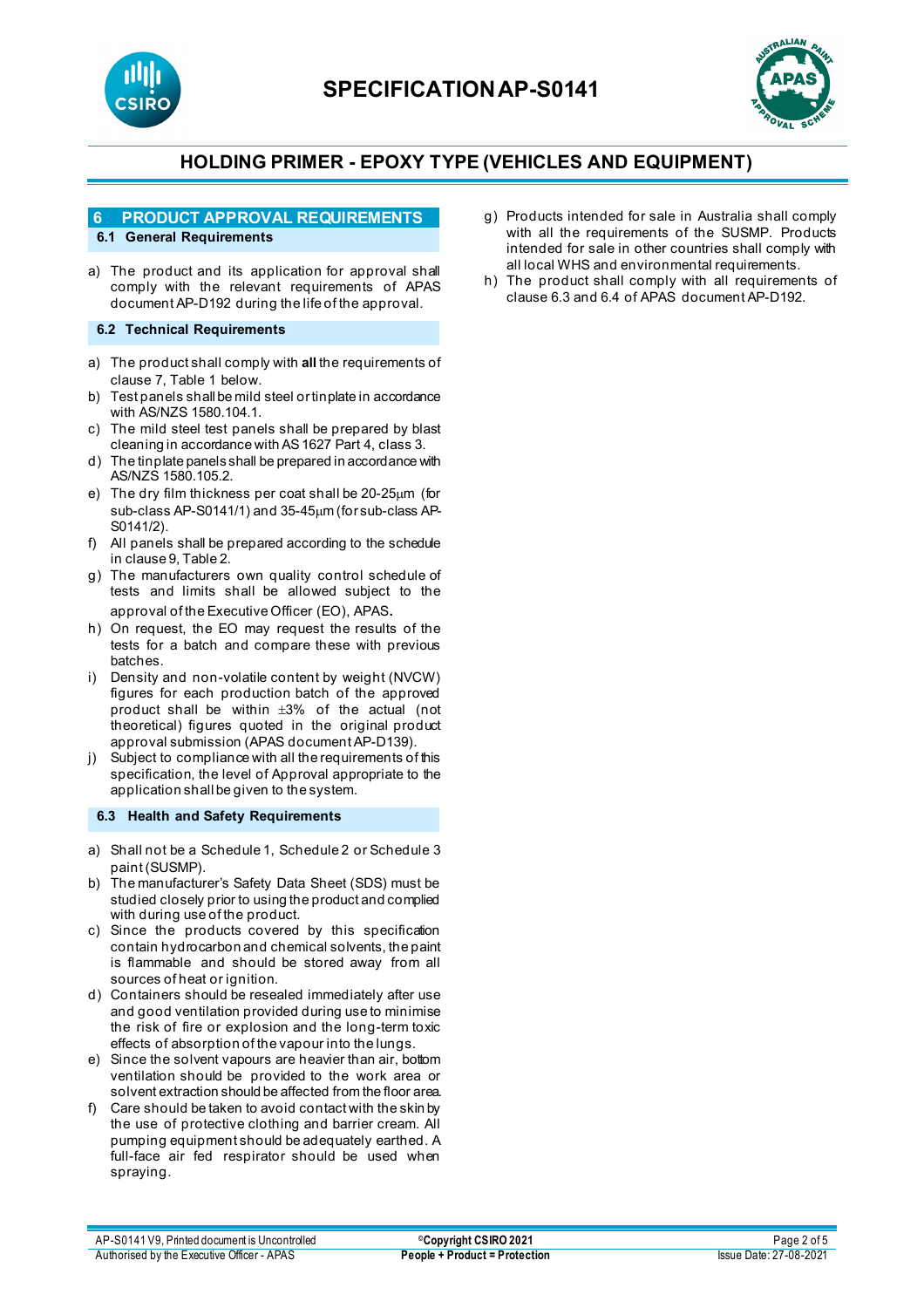



# **7 TABLE 1: PERFORMANCE PROPERTIES**

| <b>TEST</b>                                                                           | <b>AS/NZS</b><br>1580<br><b>METHOD</b> | <b>REQUIREMENTS</b>                                                                                                                                                                                                                          |  |  |  |  |
|---------------------------------------------------------------------------------------|----------------------------------------|----------------------------------------------------------------------------------------------------------------------------------------------------------------------------------------------------------------------------------------------|--|--|--|--|
| Individual Component Testing - To be carried out on both Part A and Part B components |                                        |                                                                                                                                                                                                                                              |  |  |  |  |
| Preliminary Examination                                                               | 103.1                                  | To be readily reincorporated. Shall be free of coarse particles, gel and<br>foreign matter.                                                                                                                                                  |  |  |  |  |
| <b>Flash Point</b>                                                                    | AS 2106                                | Minimum 15°C.                                                                                                                                                                                                                                |  |  |  |  |
| <b>Keeping Qualities</b>                                                              | 103.1<br>211.1<br>211.2                | After 12 months storage at ambient temperature, no gelation, the<br>settling rating shall not fall below 4 and each component shall be<br>readily reincorporated.                                                                            |  |  |  |  |
| <b>VOC Content</b>                                                                    | <b>APAS</b><br>AP-D181                 | Refer to APAS document AP-D181 for method and limits.                                                                                                                                                                                        |  |  |  |  |
|                                                                                       |                                        | If the APAS specification is not listed on AP-D181, a declaration of<br>VOC content is still required.                                                                                                                                       |  |  |  |  |
| <b>Mixed Product Testing</b>                                                          |                                        |                                                                                                                                                                                                                                              |  |  |  |  |
| <b>Fineness of Grind</b>                                                              | 204.1                                  | Maximum 75µm.                                                                                                                                                                                                                                |  |  |  |  |
| <b>Thinning Compatibility</b>                                                         | 208.1                                  | Using the manufacturers recommended maximum amount of thinners<br>which shall not exceed 10% by volume, there shall be no signs of<br>incompatibility. Six hours after mixing at 25°C the primer is to be<br>miscible with cleaning solvent. |  |  |  |  |
| Non-volatile Content by Volume<br>(Volume Solids)                                     | 301.2                                  | To be within the following range:<br>0141/1: $18 - 25$ %.<br>0141/2: $45 - 55$ %.                                                                                                                                                            |  |  |  |  |
| Consistency-Flow Cup                                                                  | 214.2                                  | Within the range 20-30 sec.                                                                                                                                                                                                                  |  |  |  |  |
| Application Properties - Spraying                                                     | 205.2 or<br>205.4                      | Shall show satisfactory application properties and the dry film shall be<br>free of defects.                                                                                                                                                 |  |  |  |  |
| Surface Dry Condition                                                                 | 401.1                                  | Maximum 10 minutes.                                                                                                                                                                                                                          |  |  |  |  |
| Flexibility and Adhesion                                                              | 402.1                                  | 6mm mandrel, shall show no cracking or adhesion failure.                                                                                                                                                                                     |  |  |  |  |
| <b>Scratch Resistance</b>                                                             | 403.1                                  | Notless than 2kg.                                                                                                                                                                                                                            |  |  |  |  |
| Recoating Properties-Primer/<br>Epoxy Enamel                                          | 402.1<br>403.1<br>404.1                | No lifting, cracking, wrinkling or other defects. After 48 hours, shall<br>withstand the 2kg scratch test and show no delamination when bent<br>around the 6mm mandrel.                                                                      |  |  |  |  |
| Resistance to Humidity                                                                | 452.1<br>481.3                         | After 4 weeks, to show no blistering nor loss of adhesion and visible<br>rust rating not to exceed 1.                                                                                                                                        |  |  |  |  |
| Colour - Visual Comparison                                                            | 601.1                                  | To be an approximate match.                                                                                                                                                                                                                  |  |  |  |  |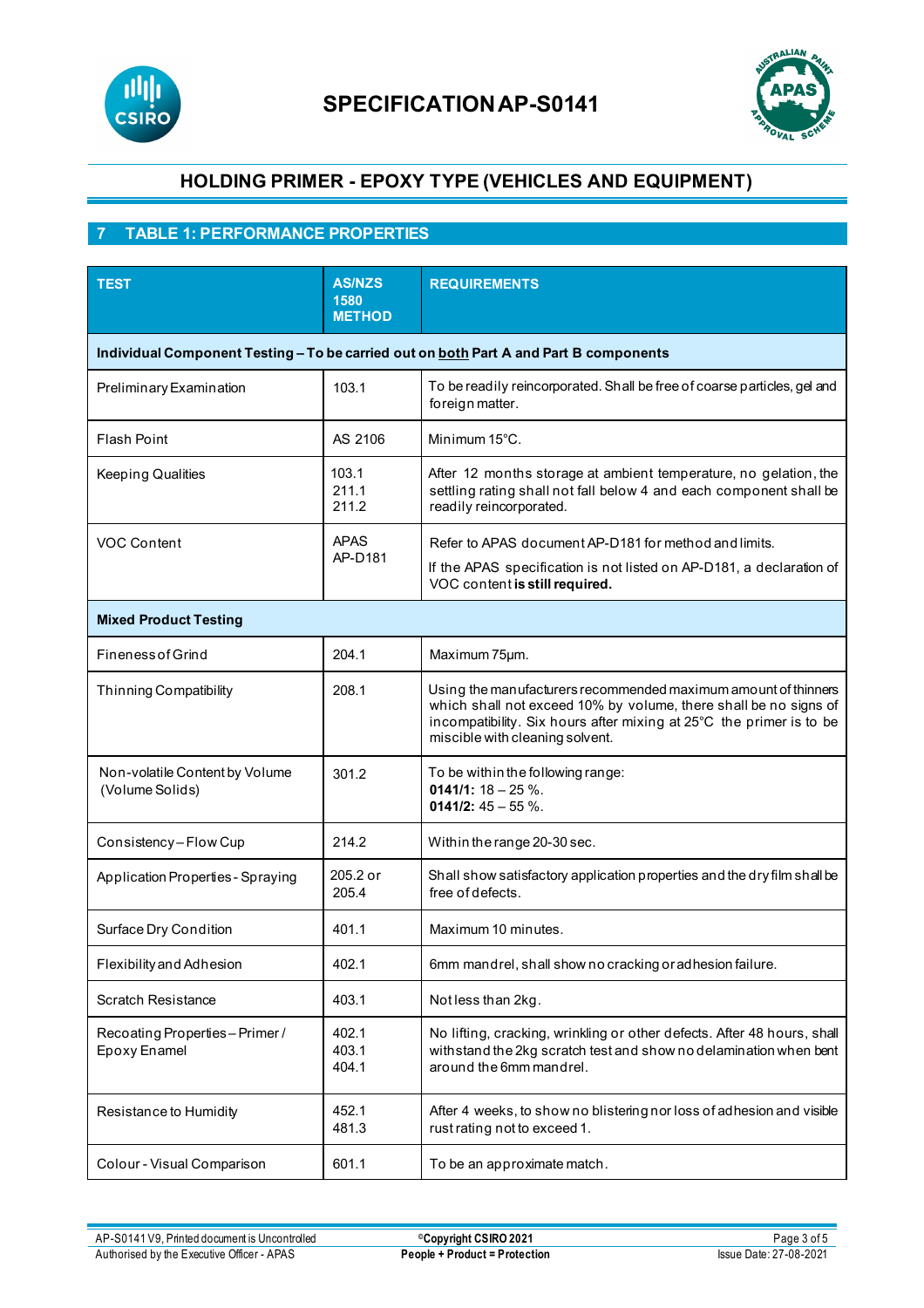



| <b>TEST</b>                           | <b>AS/NZS</b><br>1580<br><b>METHOD</b> | <b>REQUIREMENTS</b>                                                                                                                                       |  |  |  |  |
|---------------------------------------|----------------------------------------|-----------------------------------------------------------------------------------------------------------------------------------------------------------|--|--|--|--|
| <b>Mixed Product Testing (Cont.,)</b> |                                        |                                                                                                                                                           |  |  |  |  |
| Specular Gloss                        | 602.2                                  | Maximum 30 units at 60°.                                                                                                                                  |  |  |  |  |
| Finish                                | 603.1                                  | Shall be free of coarse particles, wrinkling, streaking, pin holing,<br>cratering, floating or other defects and have a uniform colour and<br>appearance. |  |  |  |  |
| <b>Pot Life</b>                       | 205.4<br>208.1                         | After 6 hours at $25^{\circ}$ C in a 4-litre full open top can, the primer shall<br>have satisfactory application properties and thinner compatibility.   |  |  |  |  |

### **8 TABLE 2: PANEL PERFORMANCE TESTS**

| <b>Test Name</b>                                            | <b>AS/NZS</b><br>1580<br><b>Test</b><br><b>Method</b> | <b>Test</b><br>Panel | <b>Minimum</b><br><b>Size</b><br>(mm) | <b>First</b><br>Coat<br><b>Paint</b> | <b>Drying</b><br><b>Period</b> | <b>Second</b><br>Coat<br>Paint | <b>Drying</b><br><b>Period</b> |
|-------------------------------------------------------------|-------------------------------------------------------|----------------------|---------------------------------------|--------------------------------------|--------------------------------|--------------------------------|--------------------------------|
| Surface Dry Condition                                       | 401.1                                                 | Tinplate             | 100x50                                | Primer                               |                                |                                |                                |
| Flexibility and Adhesion                                    | 402.1                                                 | Tinplate             | 100x50                                | Primer                               | 7 days                         |                                |                                |
| Resistance to Humidity                                      | 452.1                                                 | <b>Steel</b>         | 150x100                               | Primer                               | 7 days                         |                                |                                |
| Recoating Properties<br>- Bend Test<br>- Scratch Resistance | 404.1<br>402.1<br>403.1                               | Tinplate             | 100x50<br>100x50                      | Primer<br>Primer                     | $(i)$ 24 hrs<br>$(ii)$ 24 hrs  | Enamel<br>Enamel               | $(i)$ 24 hrs<br>$(ii)$ 24 hrs  |
| Gloss                                                       | 602.2                                                 | Glass                | 100x100                               | Primer                               | 7 days                         |                                |                                |
| Finish                                                      | 603.1                                                 | Tinplate             | 100x50                                | Primer                               | 7 days                         |                                | $\overline{\phantom{a}}$       |